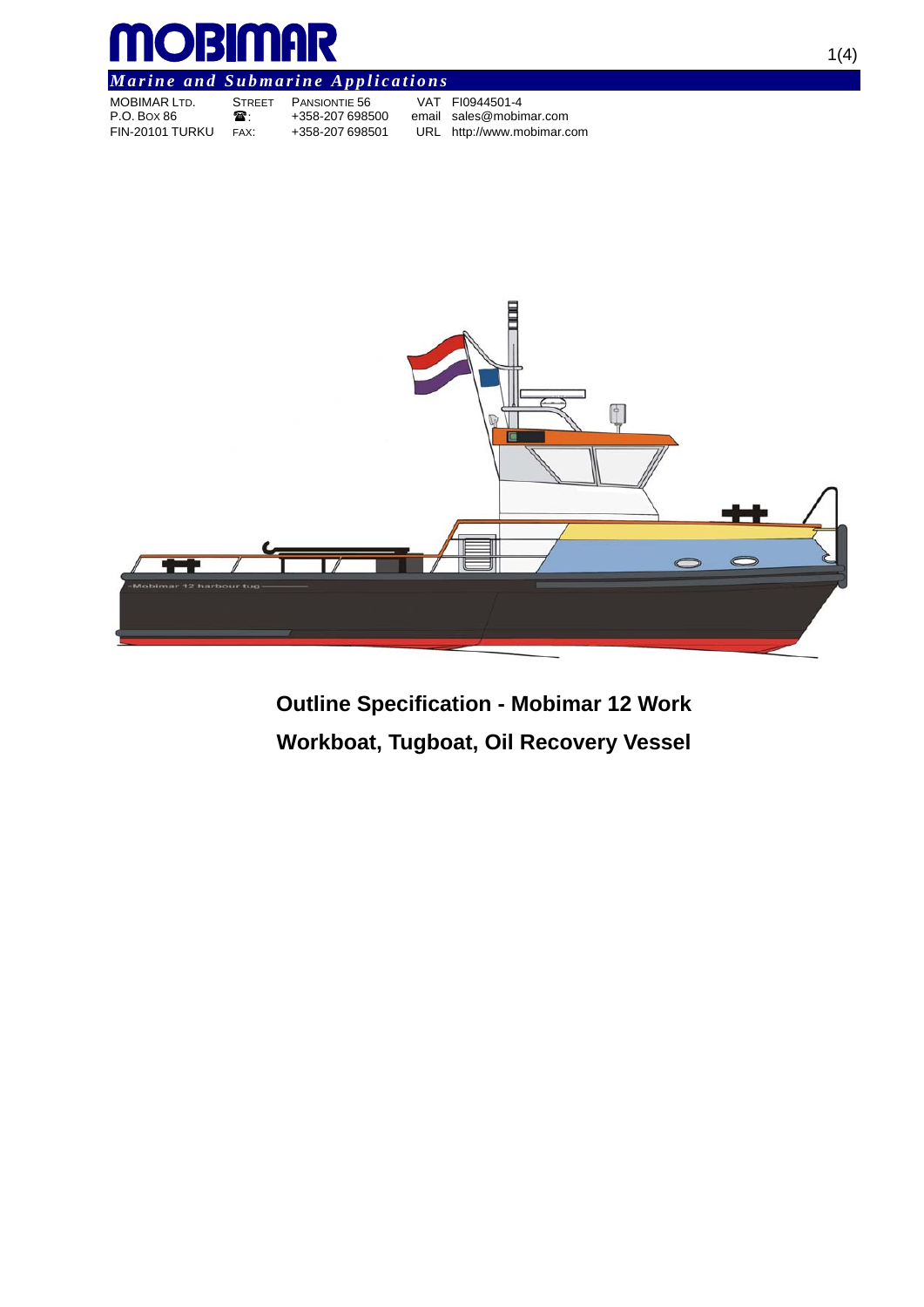

## Mobimar 12 WORK - Outline Specification **Rev. 0** Notice that the state of the state of the state of the state of the state of the state of the state of the state of the state of the state of the state of the state of the s

## **GENERAL DESCRIPTION**



**Mobimar 12 Work offers an exceptionally wide and stable working platform. The vessel hull form is a carefully optimised trimaran. Different load conditions have relatively little influence to speed. Fuel consumption is low allowing for smaller fuel tanks and better payload. Smaller operation costs.** 

#### *Navigation in ice*

The basic model of the vessel is not constructed for navigation in ice field. However, we have tested the trimaran hull in arctic research laboratory and know that when the hull is properly strengthened, the 12 m version can operate in 10cm solid ice. The shape has been patented for navigation in ice conditions. The navigation ability in Nordic waters will be offered as an option.



#### *Deckhouse options*

**Deckhouse arrangement option No. 1 for workboat: Control pulpit and navigation table are located forward while pantry and sofa are in the aft part. The deckhouse is in fore ship leaving flush and wide working deck of ~ 35 m2. Deck crane will be as an option.** 

The bridge is designed for single person navigation. There can be a co-pilot sitting next to the helmsman. A small sofa with table is mounted behind the pilots as shown in the option No. 1 above. A kitchenette is arranged on the bridge.

©Mobimar Ltd. This document is our property and it shall not be disclosed to a third party nor copied, partly or in full, without our consent in writing. FinnSweep is registered trademark of Mobimar Ltd.



**MOBIMAR OY** PO Box 86 **FIN-20101 TURKU** 

+358-206 698 500<br>+358-207 698 501  $\mathbf{R}$ Fax: Internet www.mobimar.com email office@mobimar.com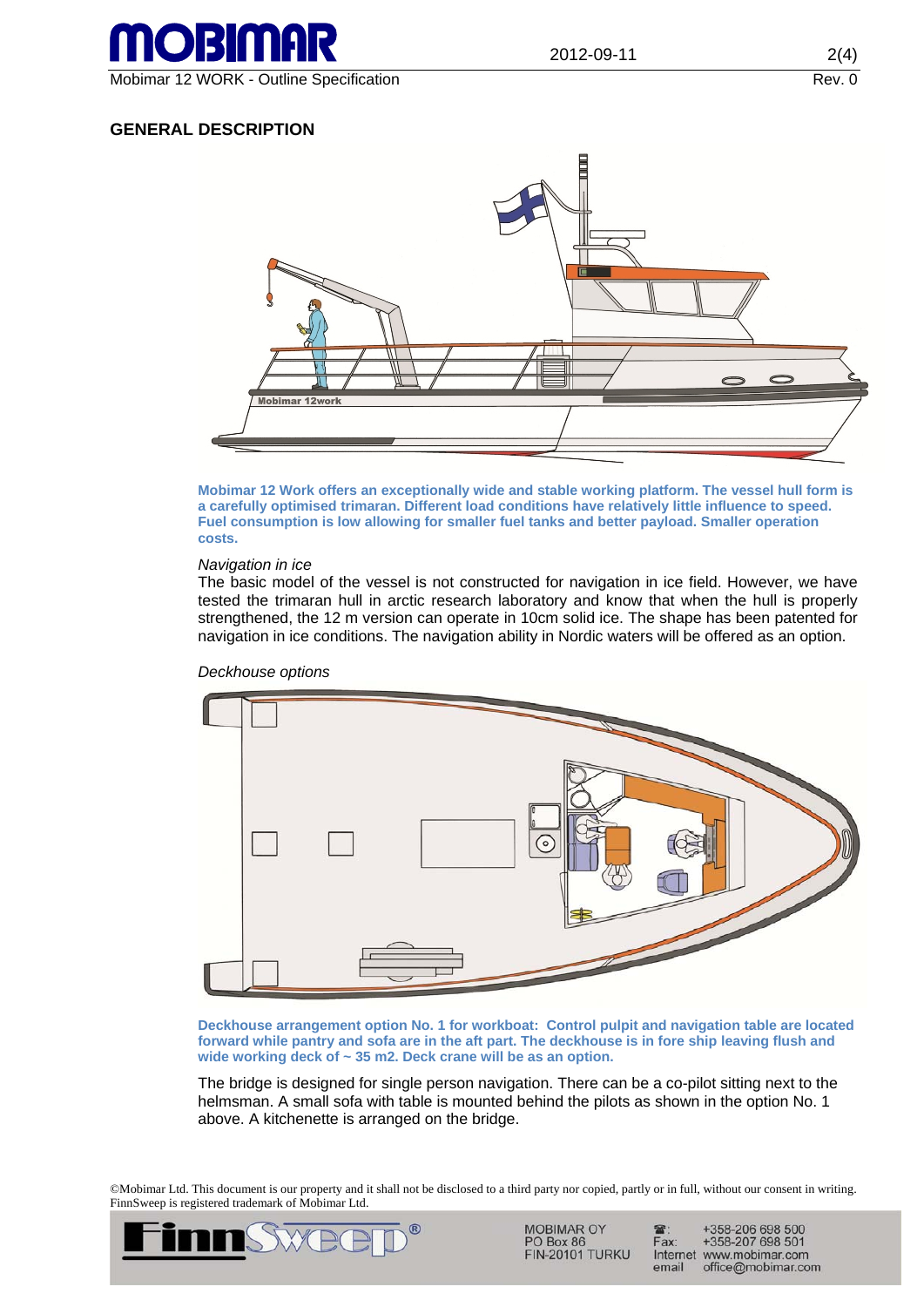

Mobimar 12 WORK - Outline Specification **Rev. 0** Notice and Rev. 0



**Deckhouse arrangement option No. 2 for tugboat: Control pulpit and additional chairs for navigator and a deckhand. The towing hook has a wide space around with reasonable working area. Aft deck railings are removable in addition.** 

The propulsion is marine diesel engine with conventional shafting and propeller arrangement. The vessel has low wave making properties. Because of the relatively high speed low-weight materials and constructions are preferred throughout the vessel.

The vessel can be outfitted for many different types of operations with optional equipment. For example the vessel can be turned into an oil recovery version by equipping it with an integrated FinnSweep™ brush skimmer. See OPTIONS.

#### *Operational requirements*

The vessel described in this text is designed for any work operations in ports and coastal waters. The specified operational requirements are as follows:

| Design Category:       | Workboat 6 persons, Coastal service.                              |
|------------------------|-------------------------------------------------------------------|
| Work:                  | "Workboat, non-sinking with one flooding department, deck crane". |
| Ambient temperature:   | $+5 °C - +28 °C$                                                  |
| Sea water temperature: | $+5 °C - +23 °C$                                                  |

The Builder's quality assurance system is based on ISO9001-2003. The whole project will be classified and surveyed by BV, DNV, GL, Lloyds or equal according to rules:

### **l HULL MACH Special service/Workboat/Oil recovery**.

The Builder will be responsible of the design of the vessel and takes care that the plans are properly approved by Classification Society.

### *GENERAL ARRANGEMENT*

VESSEL DIMENSIONS

| Length, moulded      | $12,0 \; m$                           |
|----------------------|---------------------------------------|
| Beam                 | $6,0 \text{ m}$                       |
| Draft                | 1,3 m (with fixed-pitch propeller)    |
| Working deck area    | $35 \text{ m}^2$                      |
| Speed, service       | 20 kn                                 |
| <b>Fuel Capacity</b> | 1500 litres                           |
| Engine               | $-580$ kW                             |
| Range                | 200 nm                                |
| Deadweight           | Work version 3 tons                   |
| Number of crew       | 2, classified max capacity 6 persons. |

©Mobimar Ltd. This document is our property and it shall not be disclosed to a third party nor copied, partly or in full, without our consent in writing. FinnSweep is registered trademark of Mobimar Ltd.



MOBIMAR OY PO Box 86 **FIN-20101 TURKU** 

+358-206 698 500<br>+358-207 698 501 Fax: Internet www.mobimar.com email office@mobimar.com